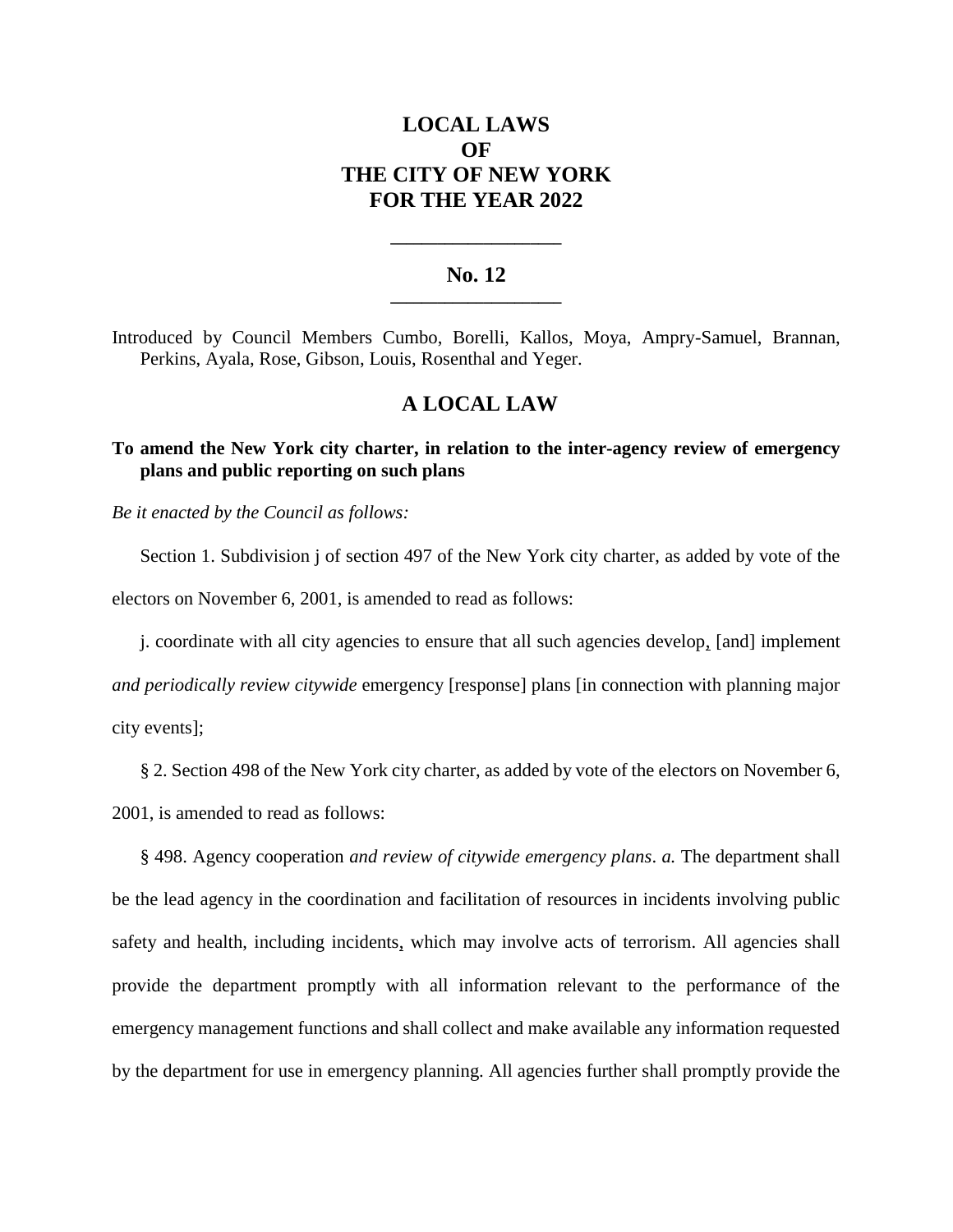department with all appropriate material, equipment and resources needed for emergency management functions, including personnel.

*b. No later than two years after the effective date of the local law that created this subdivision, and every two years thereafter, the department shall convene relevant agencies to review citywide emergency plans coordinated by the department.* 

*c. Following each review conducted pursuant to subdivision b of this section, the department shall publish on its website a list of citywide emergency plans coordinated by the department and a summary of each such plan, including but not limited to information on the roles and responsibilities of relevant agencies and other partners. Publication of summaries concerning a particular plan shall not be required where the mayor has determined that it would impede the city's ability to plan for and respond to threats to security including terrorism and cyber attacks; however, in such instances the department shall disclose the existence of such plans and identity relevant agencies and other partners involved in implementation of such plans.*

*d. The department shall establish procedures through which members of the public can submit public comments on emergency planning.*

§ 2. This local law takes effect immediately.

#### THE CITY OF NEW YORK, OFFICE OF THE CITY CLERK, s.s.:

I hereby certify that the foregoing is a true copy of a local law of The City of New York, passed by the Council on December 9, 2021 and returned unsigned by the Mayor on January 10, 2022.

MICHAEL M. McSWEENEY, City Clerk, Clerk of the Council.